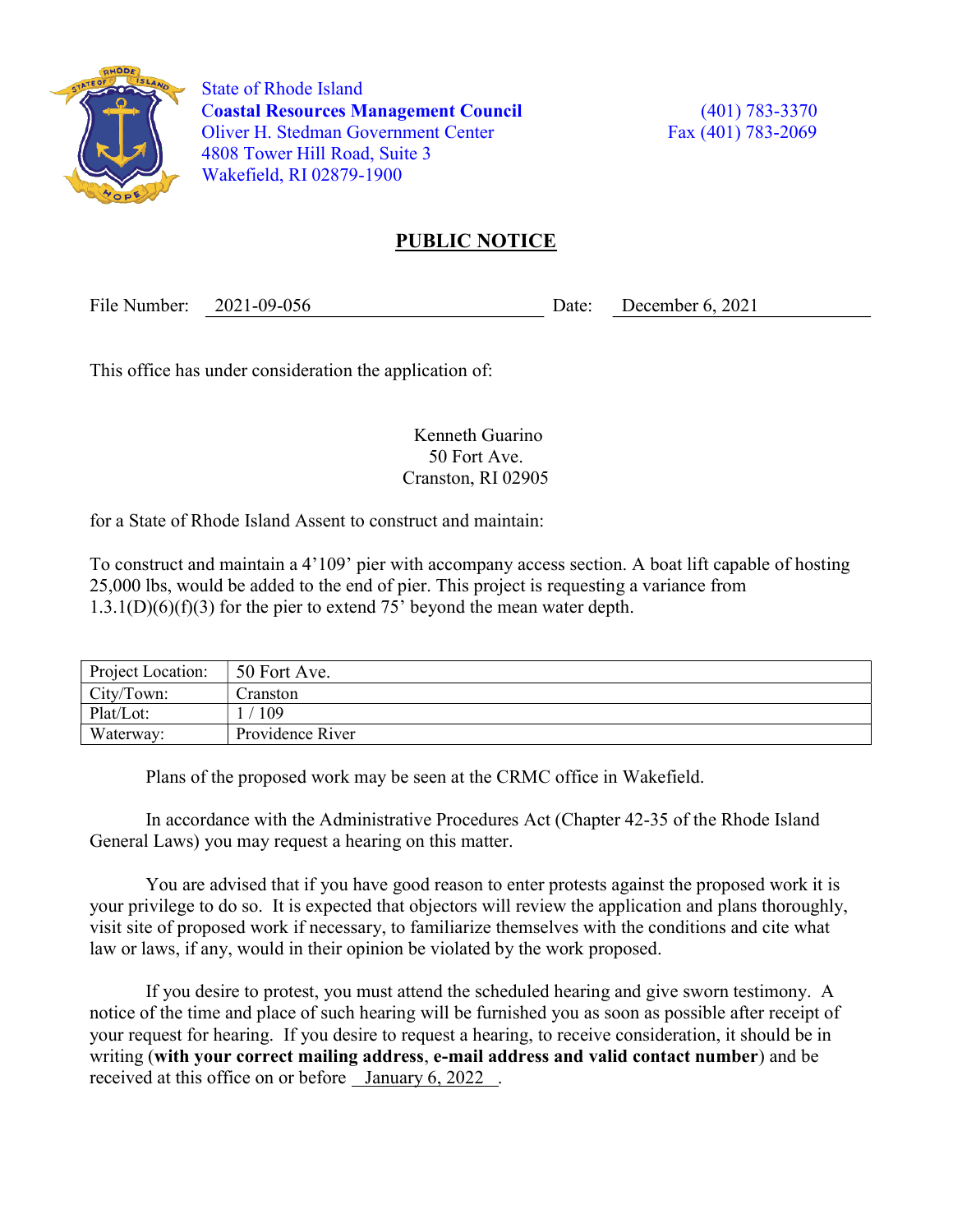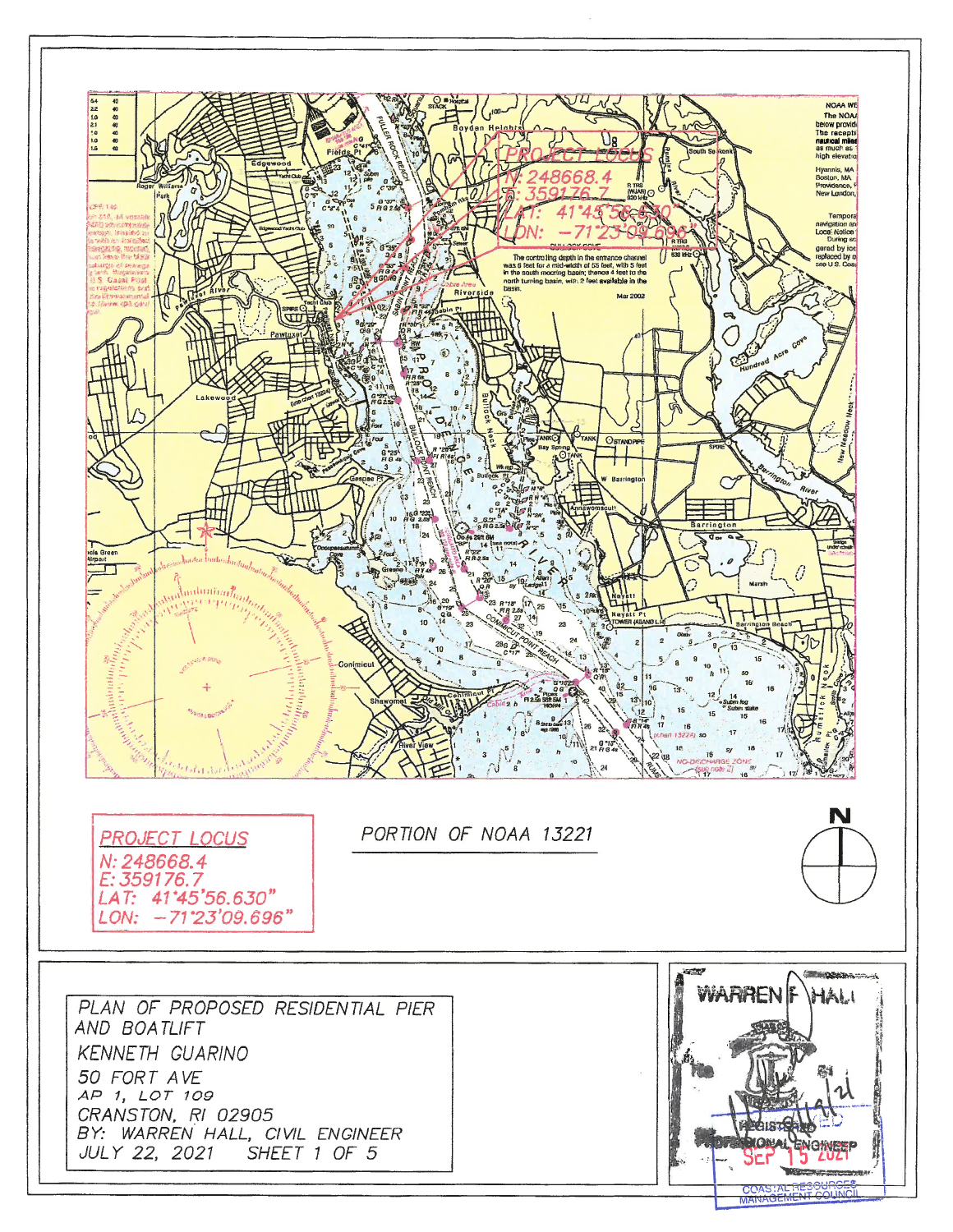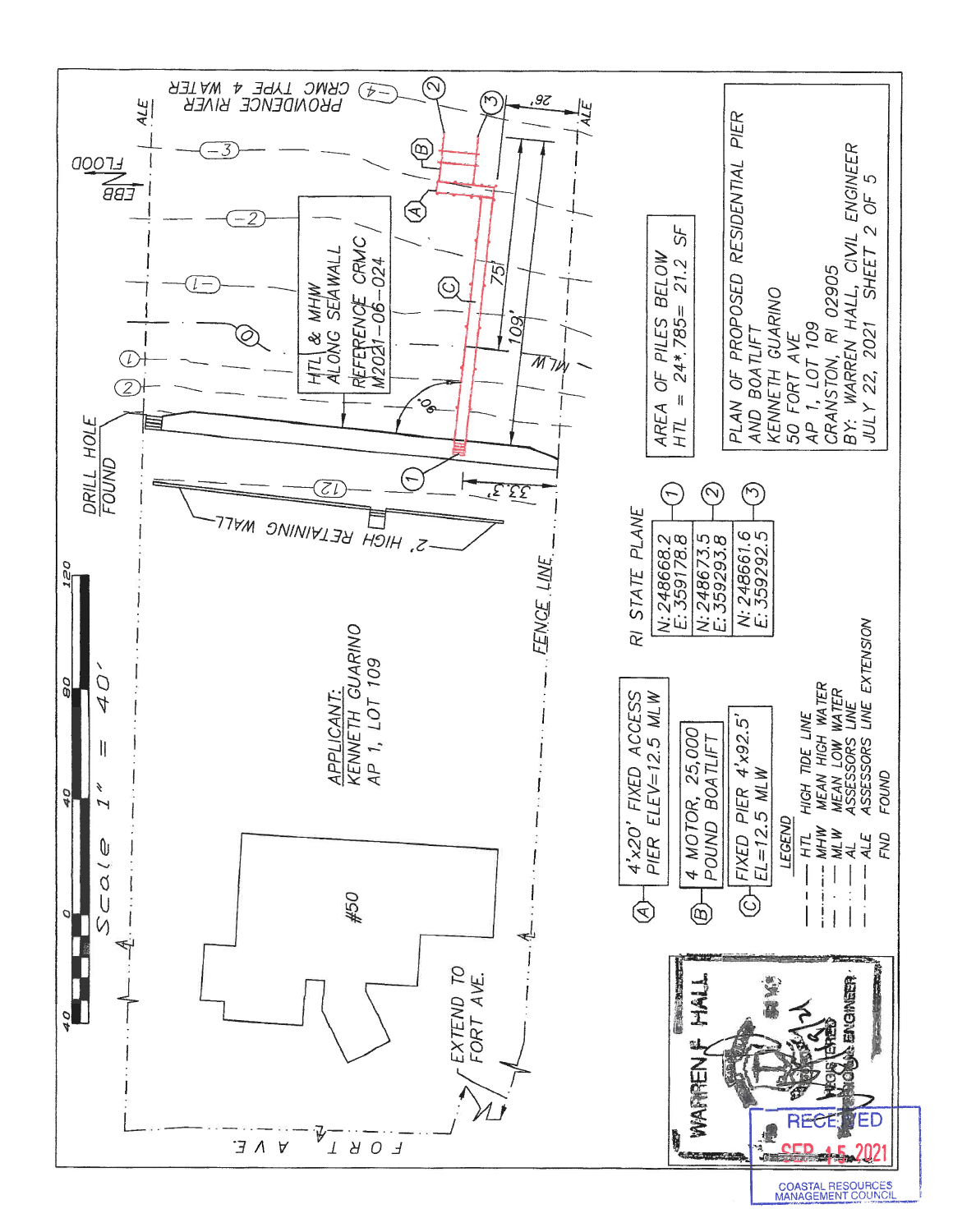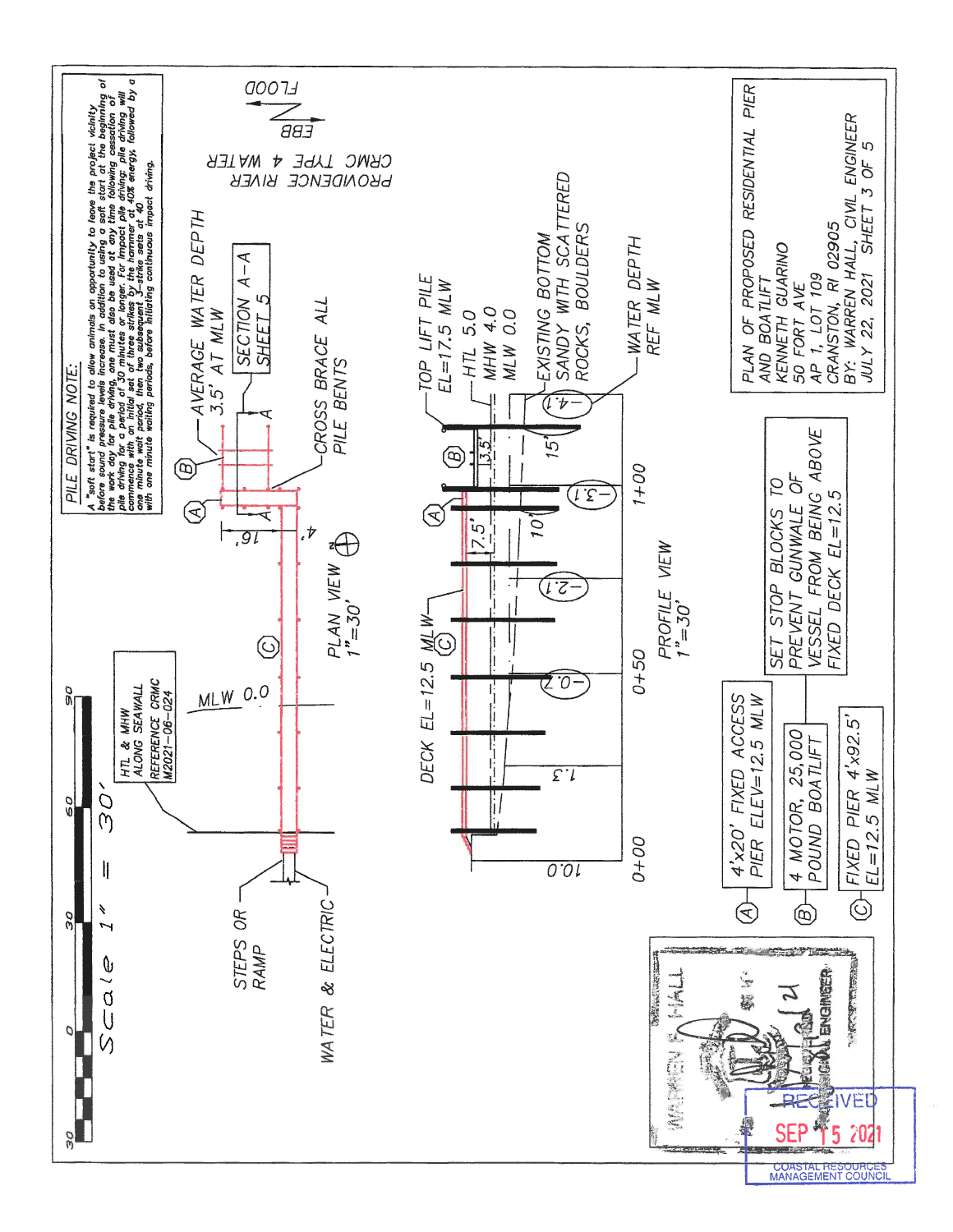

COASTAL RESOURCES